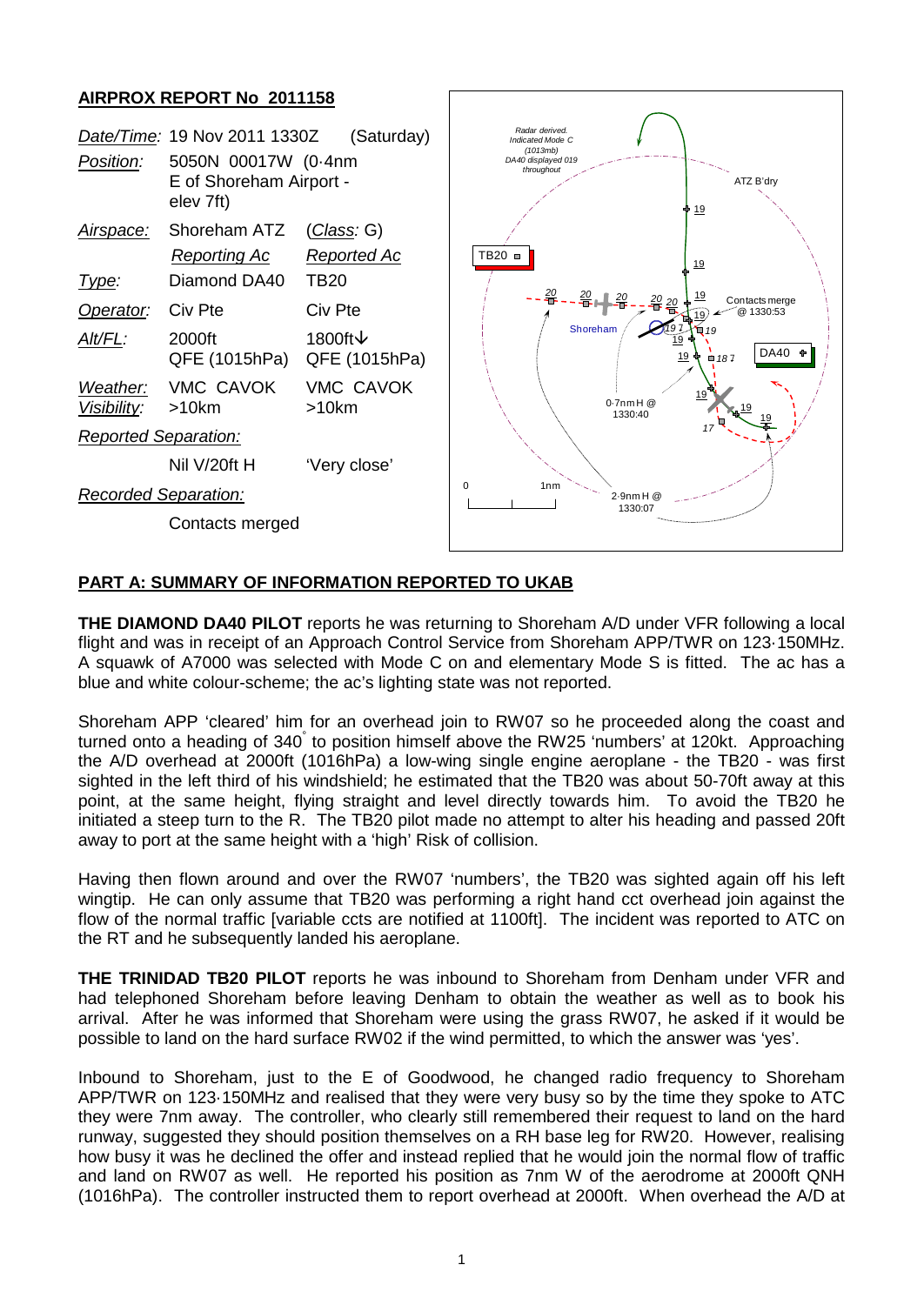2000ft, they reported their position and were instructed to descend on the dead-side. He turned R from a heading of 095° onto 160° toward the dead-side and commenced a descent at 120kt. Passing about 1800ft QNH in a descending R turn he saw another aeroplane pass very close to port in what appeared to be a banked turn to the R - it all happened so quickly that neither he nor his passenger was able to identify the ac type. Within a very short time they felt the 'bump effect' of the slipstream generated by the other aeroplane as they continued descending to position themselves onto the crosswind leg. At this stage the pilot of the other aeroplane reported an Airprox with a green Cessna. They responded by confirming that it was their TB20 and also confirmed they had come very close to each other. Nothing else was said on the RT and they continued in the cct to land on the grass RW07. He did not specify the minimum separation but assessed the Risk as 'high'.

His aeroplane has a green over white colour-scheme and the 'strobes' were on. A squawk of A7000 was selected with Mode C on and elementary Mode S is fitted; the ac's identity was not apparent on the radar recording.

**THE SHOREHAM COMBINED AERODROME & APPROACH CONTROLLER (ADC)** reports that the TB20 pilot had 'booked-in' by phone and requested to use the hard surface RW02. When the TB20 pilot called he was instructed to route to Steyning [3nm NNW of the A/D] for a R base RW20; after reporting at Steyning the TB20 pilot was instructed to hold. Following a delay, the TB20 pilot advised that he could accept RW07, therefore, he was instructed to report overhead at 2000ft. When he did so, the TB20 was instructed to descend deadside. The DA40 then reported overhead and an Airmiss (sic) with a green Cessna at 1331 UTC. No Cessna was known to be routeing through the A/D overhead and initially, he believed it to be a 'rogue' ac. The DA40 pilot said the other ac missed him by 50ft laterally, whereupon, the TB20 pilot called advising that his ac was the reported ac and, '…turning R descending deadside'. All turns are supposed to be LH.

**ATSI** reports that the Airprox occurred at 1330:53 UTC, 0.3nm ENE of the Shoreham Aerodrome Reference Point (ARP), within Class G airspace and inside the Shoreham ATZ, which consists of a circle, radius 2nm, centred on RW02/20, extending to 2000ft above the aerodrome elevation of 7ft.

The Trinidad TB20 (TB20) was on a VFR flight inbound to Shoreham from Denham. The TB20 pilot had previously telephoned Shoreham ATC to request the use of a hard runway into wind.

The Shoreham controller was operating a combined Aerodrome and Approach control position, without the aid of surveillance equipment. The ATIS frequency was promulgated out of service.

The controller considered workload levels as medium. The Shoreham controller had been operational for 1hr 31mins prior to the incident and had been on duty since 0900 UTC. The ATC watch pattern for this Saturday provided one early shift controller, starting at 0900 UTC and one late shift controller commencing duty at 1100 UTC, with an air traffic assistant in support. The two controllers shared the operational shifts rotating to provide relief breaks for each other and for the air traffic control assistant.

RW07 was in use with a LH traffic pattern. ATSI considered the workload and RT levels just prior to the Airprox as 'high'.

The UK AIP page AD 2-EGKA-1-7 (29 Jul 10), paragraph 6, states:

- c) Circuit heights are 1100ft aal for all runways.
- d) Variable circuits at discretion of ATC.

e) Unless otherwise instructed aircraft joining the circuit will overfly the aerodrome maintaining 2000ft aal, until instructed to descend to circuit height on the inactive (dead) side of the runway in use and join the circuit by crossing the upwind end. Pilots should note that there would frequently be helicopters operating both 'liveside' and 'deadside' in the ATZ up to 600ft.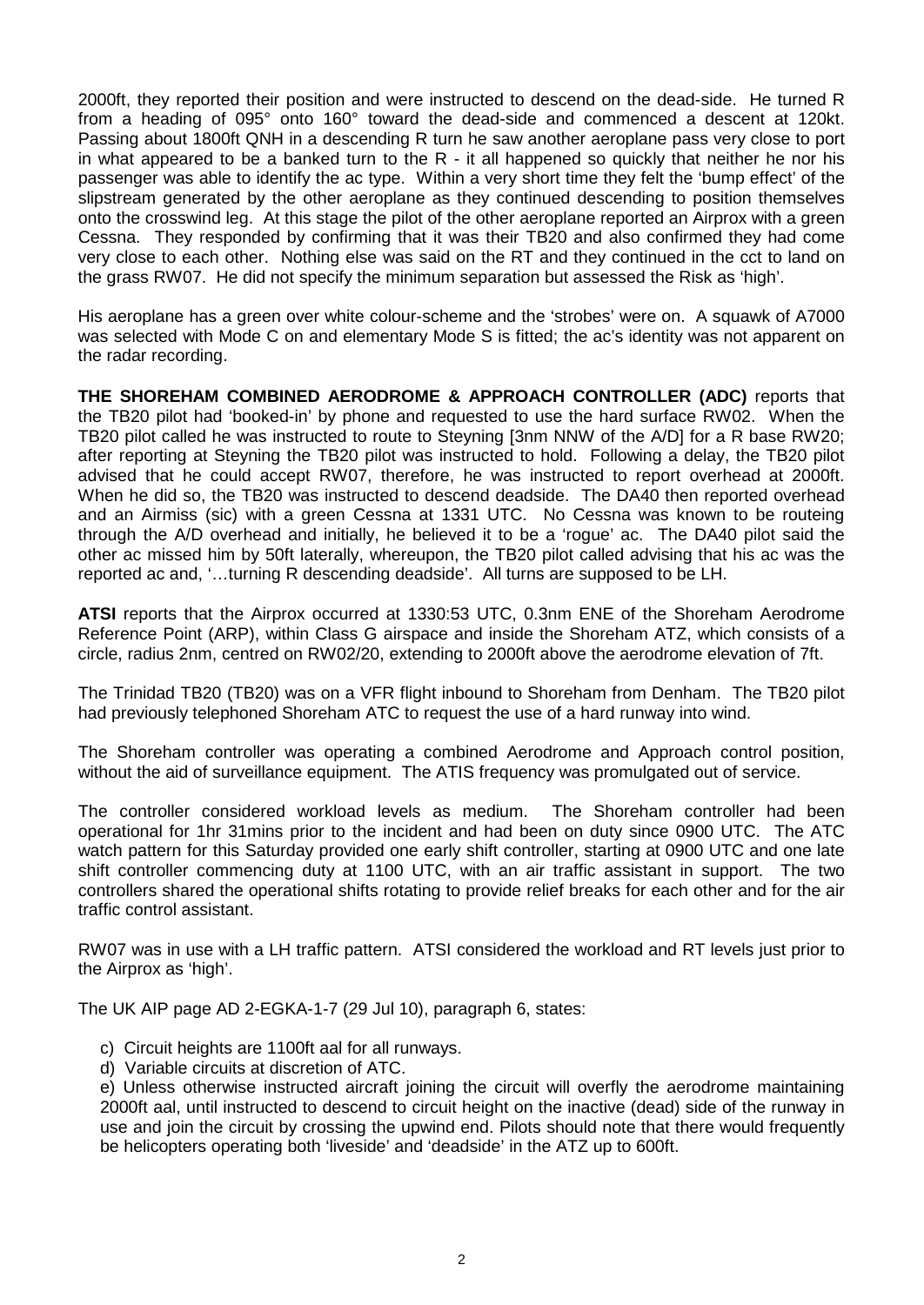ATSI had access to radar recordings, provided by NATS Swanwick, together with written reports from the pilots, controller and controller interview. In order to reflect the high workoad, the narrative includes a description of each ac position and RT calls.

The Shoreham 1320Z METAR: 120012KT 9000 NSC 13/11 Q1016=

At 1319:50, ATSI assessed traffic levels as medium, with a Chipmunk in the cct followed by a PA28 (1) downwind and PA28 (2). A PA28 (3) was inbound from the E to join overhead. A Stampe pilot called inbound abeam Worthing pier and the controller instructed the Stampe pilot to join overhead at 2000ft, QFE (1015hPa), RW07. The Stampe pilot was given traffic information on PA28 (3) inbound from the E joining overhead.

Traffic levels began to increase. A departure was cleared for take off and a second departure was lined up on RW07. The pilot of a previous outbound ac reported changing frequency to Goodwood.

The pilot of PA28 (3) reported overhead at 2000ft and the controller instructed the him to descend to 1600ft and report downwind, with TI on the departure climbing towards the coast at not above cct height (1100ft). The second departure was given take off clearance and was also passed TI on PA28 (3) descending on the deadside to 1600ft.

A C172 pilot contacted Shoreham Approach reporting at Bognor Regis, requesting a downwind join for RW07. The controller instructed the C172 to report at Worthing pier for a straight-in approach to RW07, not below 1600ft QFE (1015mb).

The Chipmunk and PA28 (1) were on base leg and PA28 (2), now turning downwind, was instructed to report final No 3. PA28 (2) reported contact with the two ahead.

At 1322:52, the pilot of PA28 (4), positioned 3nm NE of the A/D, called for joining instructions. The PA28 (4) pilot was instructed to report overhead for RW07 and was passed TI regarding a Stampe biplane routeing to the overhead. An outbound called changing to Farnborough.

At 1323:32, the Chipmunk was cleared for a touch and go. The pilots of two ac on the apron called for information and taxi, one of which was a PA28 (5), with a student pilot. Student pilot PA28 (5) was cleared to taxi to the holding point 'Alpha 1' via the 'Alpha Taxiway' for RW07 with QNH (1016hPa). The Stampe pilot called overhead and was cleared to descend on the deadside. The pilot of PA28 (1) was cleared to continue approach and shortly afterwards was given landing clearance. The pilot of PA28 (2) on final was instructed to continue and shortly afterwards cleared to land. A previous departure along the coast was advised no further restriction and cleared to climb with traffic information on the C172 inbound and then transferred to Goodwood.

At 1325:10, the DA40 pilot called Shoreham Approach, "[DA40 C/S] *approaching Brighton Marina 2 thousand 3 hundred feet..request rejoining instructions please."* The controller replied, "[DA40 C/S] *report point of departure person on board."* The pilot responded, *"..departed Shoreham 3 P O B."* The controller transmitted, "[DA40 C/S] *roger overhead join 2 thousand feet 0-7 Q-F-E 1-0-1-5 Cherokee* [PA28 (4)] *to the northeast of Shoreham inbound to the overhead."* The DA40 pilot acknowledged, *"Overhead join Q-F-E 1-0-1-5 ..looking for traffic* [DA40 C/S]".

At 1325:56, the student pilot of PA28 (5) was instructed*,* "[PA28 (5) C/S]" *taxi ahead cross* [RW] *0-2 to the holding point 0-7".* The student pilot's readback was not complete; "[PA28 (5) C/S]"..*cross..Runway to 0-7* [PA28 (5) C/S]". The incomplete readback omitted the words *"holding point",* which was not corrected by the controller.

At 1326:10, another DA40 pilot – DA40 (B) - called inbound from Brighton at 2200ft and was instructed to join downwind lefthand for RW07. No TI was provided. The pilot of PA28 (2), was instructed to vacate the runway after landing and the Chipmunk pilot, now downwind, was cleared to final No 2 following PA28 (3) on base-leg. An ac on the Apron was cleared to taxi.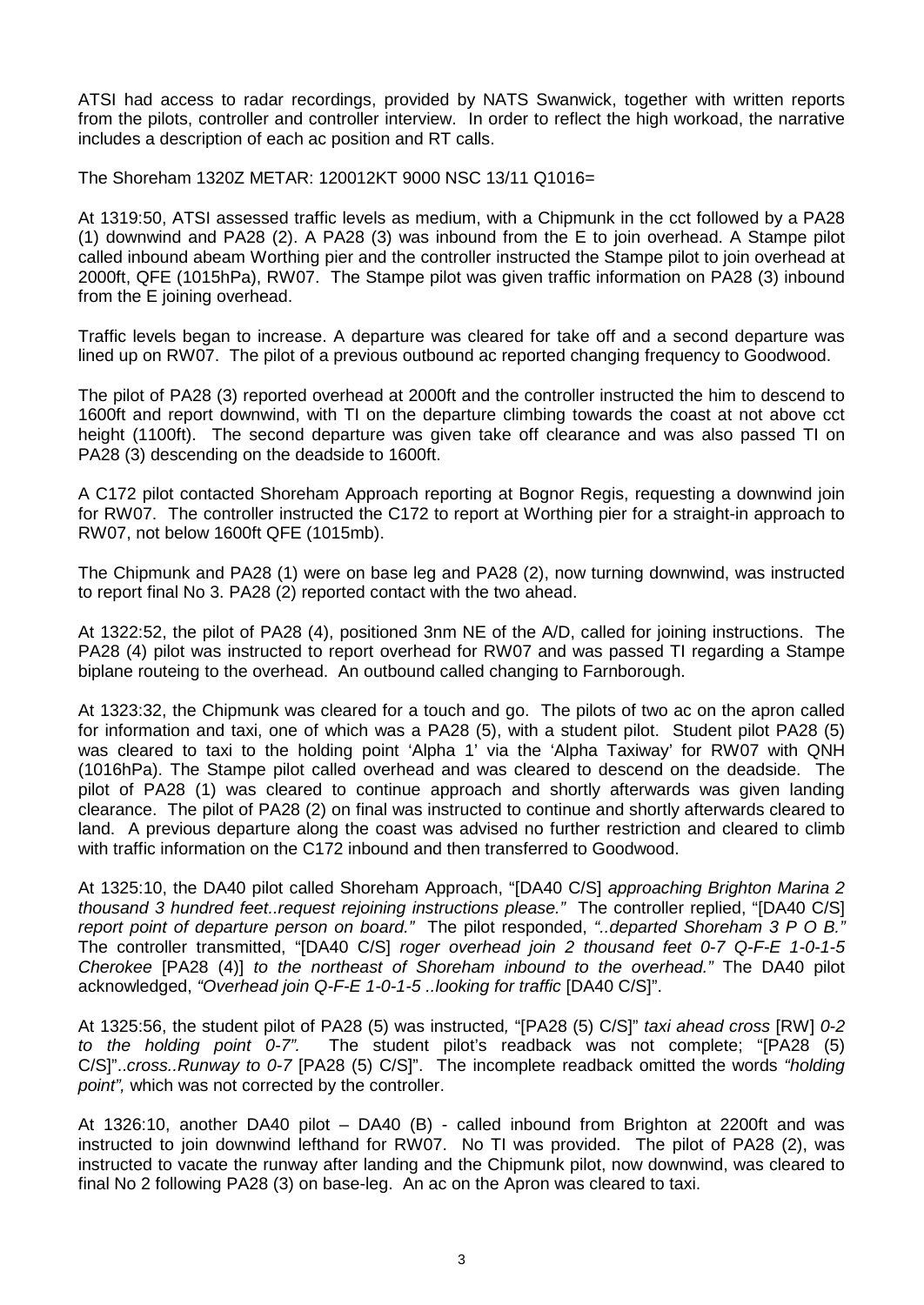At 1327:23, the TB20 pilot established two-way contact with Shoreham Approach and reported, *"..6 miles to the west at 2 thousand feet..joining instructions please."* The controller responded*,* "[TB20 C/S]*..route towards Steyning which is to the north of the airfield and expect a right base join..right base join Runway 2-0 Q F E 1-0-1-5 but report at Steyning."* The TB20 pilot replied, *"..yeah we can take 0-7 actually to fit in with the rest."* The controller cleared the pilot of PA28 (3) to land and then responded to the TB20 pilot, "[TB20 C/S]*..roger in that case..report overhead 2 thousand feet 0-7 Q-F-E 1-0-1-5*". This was acknowledged by the TB20 pilot, *"..on the Q-F-E 1-0-1-5 report overhead at 2 thousand feet* [TB20 C/S]*".* No TI was passed regarding cct activity or the DA40 joining overhead from the E, neither was the TB20 updated regarding the second DA40 – DA40 (B) - inbound from the E. An ac on the Apron was then cleared to taxi.

The controller was unable to explain why he had not passed TI to the DA40 or TB20 pilots about each others ac. The controller considered his workload at that point to be medium and remembered passing TI to the DA40 pilot regarding PA28 (4), which was approaching the overhead from the N. The controller indicated that the TB20 pilot had telephoned ATC earlier in the day, requesting a hard runway on arrival. When the TB20 pilot called, the controller initially routed the ac to hold at Steyning and considered at that point, that there was no pertinent TI to pass. However the TB20 pilot confirmed that he would accept RW07 to, "*fit in with the rest".* The controller indicated that he had then given the pilot of PA28 (3) a landing clearance before instructing the TB20 pilot to join overhead. The controller forgot to pass pertinent TI to both the TB20 and DA40 pilots regarding each other, which he recognised was a lapse.

The UK AIP at AD-2-EGKA-1-7 states, 'Variable circuits at discretion of ATC'. The controller was asked if the TB20 pilot should have been advised, on first contact, that the cct pattern was LH, or whether he had expected that pilots should expect a LH cct unless instructed otherwise. The controller indicated that pilots are often advised of the cct direction but thought that the TB20 had been advised that RW07 LH cct was in use during the earlier telephone conversation.

At 1328:26, a transmission from an ac at the holding point drew the controller's attention to PA28 (5), which had lined up on RW07 and the controller instructed PA28 (3), on final approach, to go around and then asked the student pilot of PA28 (5), *"..why are you on the Runway?"* The student pilot of PA28 (5) responded, "..*I heard..your instructions to line up..or I mistake."* It was noted that the controller used non-standard phraseology, advising the student pilot of the mistake. The controller initially instructed the pilot to vacate but then amended the instruction and gave clearance to take off. [The controller reported this as a Runway Incursion (MOR201114434), which has been investigated by the CAA.]

The pilot of PA28 (4) reported overhead and was cleared to descend on the deadside. The pilot of DA40 (B) reported at the tunnels [2nm NE of the A/D] and was instructed to report downwind. The Chipmunk pilot reported L base visual with the Stampe which was turning final and cleared to land. An ac was instructed to cross RW02 to holding point ALPHA 1 for RW07. A C152 pilot then called inbound from the NE requesting RW13. The C152 pilot was instructed to route to Steyning and to expect L base RW13. The C172 pilot reported at Worthing Pier and was instructed to maintain 1600ft for a straight-in approach.

At 1330:32, the TB20 pilot reported, *"overhead now sir."* The controller instructed the pilot, "[TB20 C/S] *descend deadside and report downwind 07 lefthand at circuit height 11 hundred feet."* The pilot acknowledged, *"er ..descend deadside and say..circuit height again please"* and the controller replied, *"1 thousand 1 hundred feet,"* which the pilot acknowledged.

[At 1330:40, radar recordings show the TB20, just N of the A/D tracking E and indicating 2000ft (1013hPa), with the DA40 approaching from the SE, tracking NW, indicating 1900ft (1013hPa), in the TB20's 2 o'clock position at a range of 0.7nm.]

At 1330:48 the DA40 pilot reported*, "..overhead w-er 2 thousand feet."* The Stampe had landed and its pilot was instructed to vacate R. The controller then replied to the DA40 pilot, "[DA40 C/S] *hold overhead I'll call you for descent in about another 2 minutes."*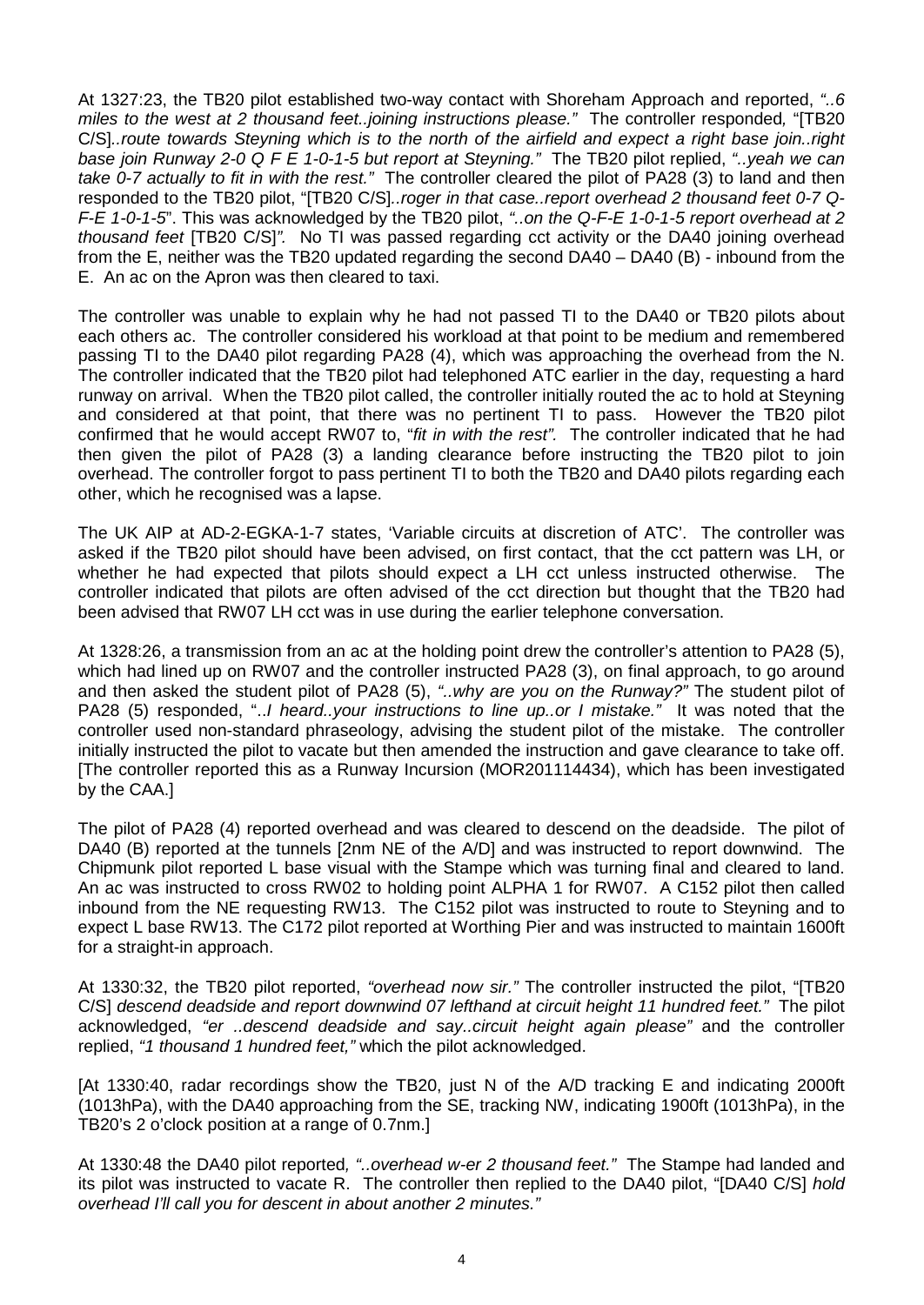[At 1330:53, radar recordings show the two ac 0.3nm NE of the A/D with both ac indicating 1900ft (1013hPa) - about 1990ft Shoreham QNH (1016hPa). The contacts of the two ac merge in azimuth. The DA40 was steadying on a N'ly heading as the TB20 was crossing from L - R in a R turn through SE.]

At 1331:02, the DA40 pilot reported, "[DA40 C/S] *near miss*."

There were two broken transmissions and then the Chipmunk was cleared to land. The pilot of PA28 (3) which had gone around because of the runway incursion reported downwind and was cleared to final No 3 following PA28 (4) and the C172 making a straight-in approach. The C172 pilot was instructed to continue No 2.

There were then two other crossed transmissions, *".....hundred feet.*" and *".............near miss in the overhead*."

At 1331:35, the DA40 pilot reported *"????? ???? ???? near miss in the overhead.*"

The controller responded to the broken transmission, "[DA40 (B)] *if that's you d- er passing the tunnels report downwind at 16 hundred feet.*" The pilot of DA40 (B) reported downwind and was instructed to be No 4 following PA28 (3) ahead.

The pilot of PA28 (3) then called downwind and became No 4 following DA40 (B). The C172 reported at 1 mile and was instructed to continue. The pilot of another ac called and the controller then gave the C172 pilot landing clearance.

At 1332:34, there was an exchange of RT communication between the DA40 pilot and the controller:

*DA40 ???? ???? ???? ???? descend deadside.*

*ATC* [DA40 C/S] *now descend deadside and report downwind.* 

*DA40 Report downwind er we'd like to report a near miss in the overhead a green cessna.*

*ATC With a green cessna.*

*DA40 Yeah crossing I I was crossing overhead and he was coming directly towards me.*

*ATC I don't know of any green Cessna on my frequency or a Cessna going through the overhead that's unknown to me T- what level was he.*

*DA40 Er he was two thousand feet er on the sa-er on the opposing heading to me erm probably missed by about 50 feet if that.*

*ATC Is that vertically or laterally.*

*DA40 Lateral.*

*ATC Roger.*

*DA40 I have the green Cessna on my lefthand side now erm.*

At 1333:31, the TB20 pilot responded, *"..that was* [TB20 C/S]..*yeah we..we're turning right to descend on the deadside and..we got very close."*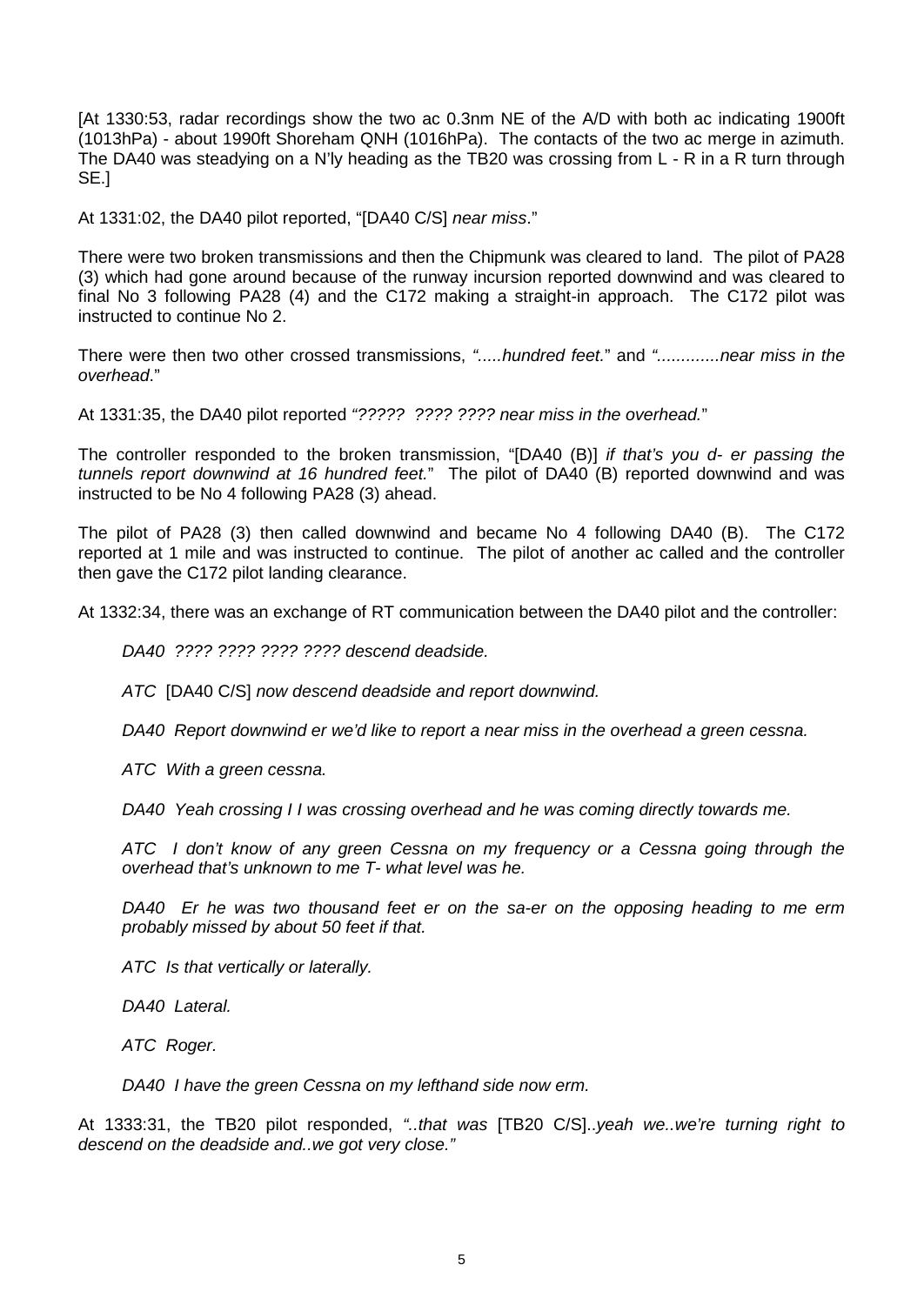



[UKAB Note (2): After the Airprox had occured at 1330:53, both ac opened from the A/D overhead as illustrated at Fig 2. The two ac then turn toward the A/D and converge on broadly reciprocal headings to a range of 1.1nm at 1333:08; the TB20 indicating level at 1200ft Mode C as the DA40 descends through 1700ft Mode C. The two ac pass for the second time - port-to-port - about 1·1nm N of the A/D, the TB20 indicating 1300ft, 100ft below the DA40 that is shown descending through 1400ft Mode C.]

The controller then transmitted to an outbound ac on the Apron. The pilot of PA28 (3) called final and was instructed to continue. Another station was asked to say again. The C152 pilot reported at Steyning and was instructed to hold for a while.

At 1334:25, there was a broken transmission followed by the TB20 reporting downwind. The controller instructed the TB20 pilot, *"number 4 following a Cherokee out on base leg report final"*. The pilot replied, *"er number 2 and report final* [TB20 C/S]*".* The controller responded, *"Number 4."* PA28(3) then called final and was given a land after following the C172.

The controller indicated that it was not possible to obtain a relief immediately after the incident and he continued working operationally until the normal changeover.

Shoreham MATS Pt 2, Section 10, Chapter 1, Page 1, states:

'3. Combined (Bandboxed) Operations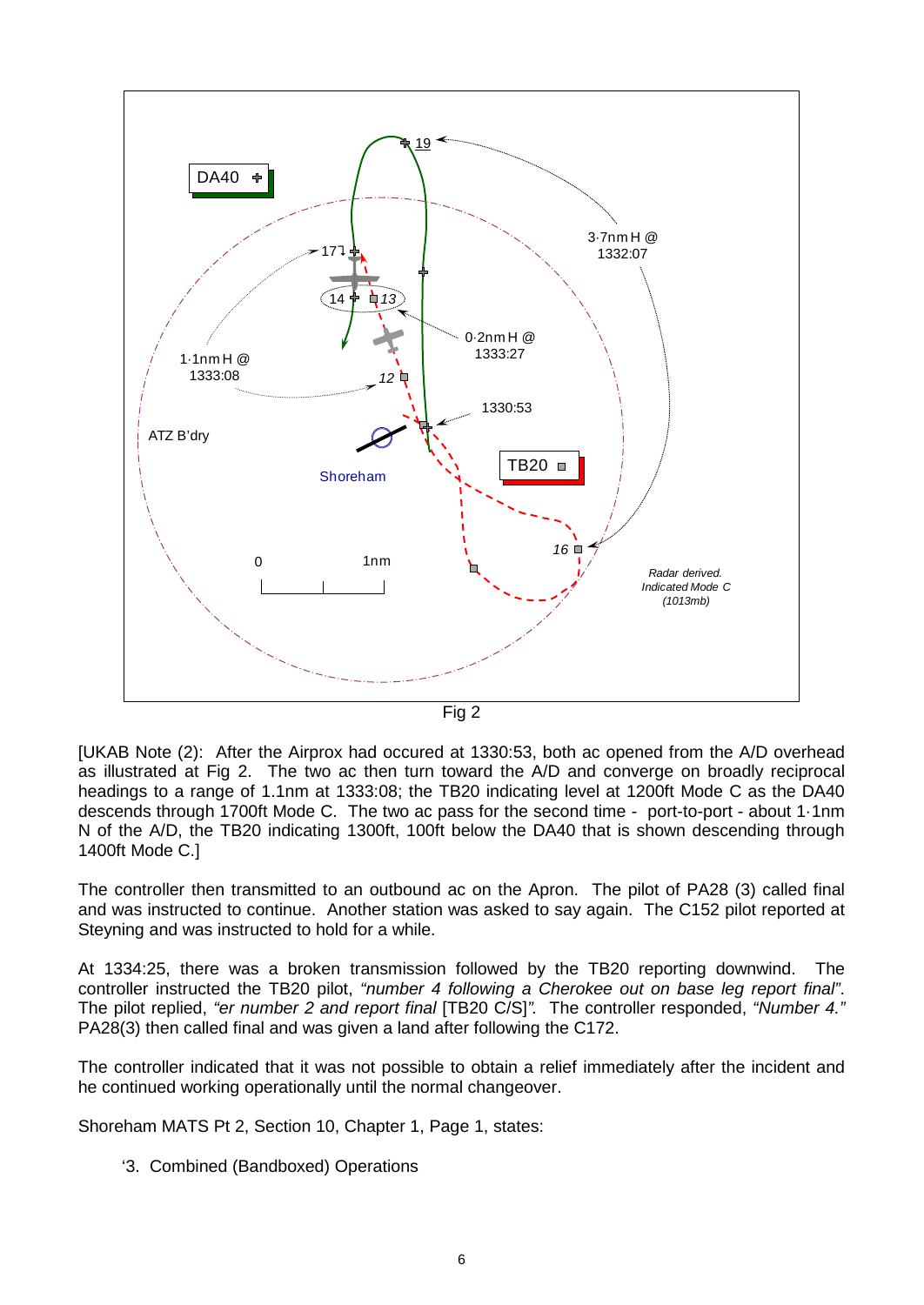3.1 Although it is desirable to operate two sectors (ADC and APP) it is not always possible due to availability of staff. It is possible to operate combined during the first and last two hours of the operational day when traffic levels are usually lowest.

3.2 The combined operation uses the callsign 'Shoreham Approach' or, if the ATCO is not APP rated, 'Shoreham Tower' on frequency 123.15 MHz unless otherwise NOTAMed.

3.3 The frequencies 123.15 and 125.4 are only usually cross-coupled when the operation is being changed from two sector to combined until all aircraft are using 123.15.'

After a previous Airprox on 24 September 2011 [Airprox 2011126], the ATSU considered that workload was a factor and issued a MATS Pt2, Supplementary Instruction 01/2011, which stated:

'This SI is to be read in conjunction with Shoreham MATS 2 and serves to remind all ATS staff of the need to regulate traffic as necessary in order to avoid a traffic overload situation. This may mean for example:

Saying no to circuits or landing circuit traffic.

No to IFR training traffic.

Holding traffic outside the ATZ, asking them to call in 10 minutes, etc.

Limiting the use of runways to ONE only and advising aircraft requesting other runways of the delay or unavailability of the runway at that time as per MATS 1.

Limiting helicopter training if this impacts in a negative way

Reducing the traffic as you need to subject to your experience levels, the weather, events etc.

The traffic situation at Shoreham is highly dynamic and the complexity depends on numerous factors such as weather, the number of students involved, the mix of slow and fast traffic, etc. As such it is not appropriate to lay down a fixed number of aircraft to be worked at any one time. ATCOs and ATSAs should use their judgement, taking into consideration both present and future situations as far as practicable.'

The controller indicated that traffic levels started as light, increasing to medium but did not consider that it was necessary to introduce traffic management measures. However, the controller admitted that RT recordings showed that traffic levels prior to the Airprox gradually increased and resulted in a 'high' workload. The controller was operating a combined Aerodrome and Approach position and was unable to split the position because no staff were available.

The controller was unable to explain why he had not passed TI to either ac. When questioned about the content and method of passing TI, the controller indicated that he always passed pertinent traffic and local pilots had often complained when given too much TI. The controller was asked if he had considered the heavy RT loading to be a factor for the absence of TI. The controller indicated that it may have been, but thought at the time that the TB20 had routed towards Steyning and was approaching from the N. The controller recognised that whichever direction the TB20 was approaching from, TI should have been passed. The controller was asked about the use of nonstandard RT phraseology and confirmed that standard RT phraseology should always be used.

The controller had cleared both the TB20 and DA40 to join overhead, but did not pass TI to either pilot about each other, or regarding the cct pattern. The Manual of Air Traffic Services (MATS) Part 1, Section 2, Chapter 1, paragraph 2.1, states:

'Aerodrome Control is responsible for issuing information and instructions to aircraft under its control to achieve a safe, orderly and expeditious flow of air traffic and to assist pilots in preventing collisions between:

a) aircraft flying in, and in the vicinity of, the ATZ;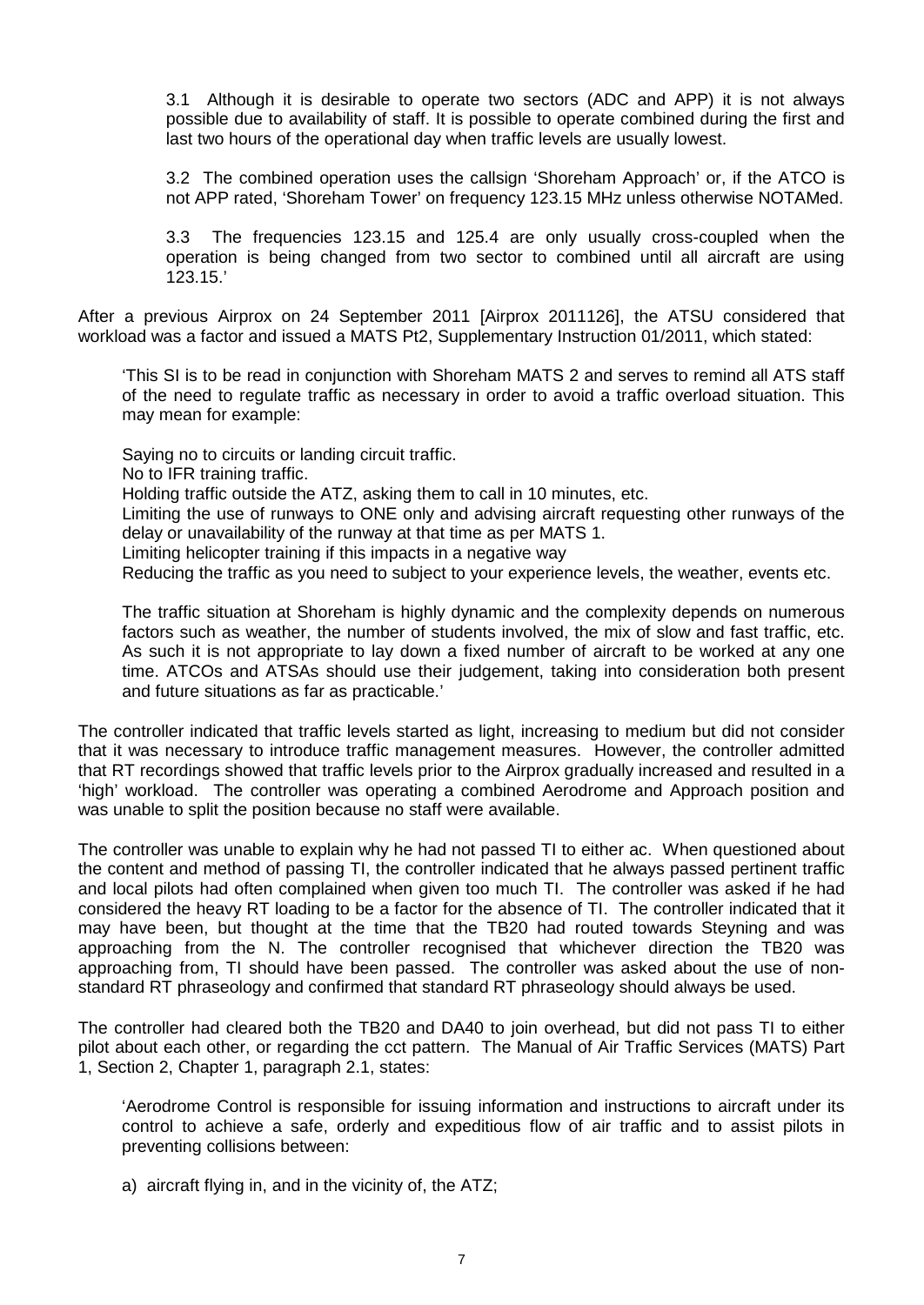b) aircraft taking-off and landing.'

MATS Pt 1 Section 3, Section 1, paragraphs 8.1 and 8.3, require that:

'Approach control shall retain all arriving VFR flights under its jurisdiction until appropriate traffic information on IFR flights and other VFR flights has been issued and co-ordination effected with Aerodrome control.

Approach control must ensure that VFR flights are transferred in sufficient time for Aerodrome control to pass additional information in respect of local traffic.'

Additionally MATS Part 1, Section 2, Chapter 1, paragraph 2.1, states:

'Clearance to enter a traffic circuit is issued when an aircraft is still some distance from the aerodrome to enable the pilot to conform with the traffic circuit, pending clearance to land. Information concerning landing direction or runway in use and any other necessary instructions are given at the same time so that the pilot may intelligently position himself in the traffic pattern.'

The DA40 pilot's written report indicated that the DA40 was heading 340° to position above the RW25 numbers to join overhead for the LH traffic pattern. The TB20 approached the airfield from the W and passed N of the airfield, then turned R towards the deadside against the flow of traffic. It is not clear why the TB20 did not arrange to cross to the SW of the A/D into a LH circular flow. The controller believed that the TB20 pilot had been briefed on the telephone earlier that RW07 with a LH cct was in use at Shoreham.

The controller was an experienced Shoreham controller and believed he was accustomed to handling such levels of traffic. The controller believed that traffic levels were medium. The high workload was a significant factor as indicated by: the number of movements; the high level of RT; crossed or broken transmissions; the controller's use of 'break' in continuous transmissions; and the minimal level of TI. The controller was operating a combined position and the ATIS was out of service. An excessive workload can result in a situation when an overworked controller may: have difficulty in maintaining situational awareness; overlook a developing unsafe situation; make errors of judgement; become confused or be unable to cope with a sudden increase in workload. Although the controller considered traffic levels were medium, ATSI considered that the workload had reached an excessive level to the point where the safety of ac under his control was, or could have been, compromised. The traffic levels at Shoreham are affected by weather, seasonal factors, weekends, training and instrument training requirements, runway in use and helicopter operations. Forward planning is essential in identifying busy periods and determining the optimum traffic management measures, rather than reacting to circumstances, when it may be too late.

Notwithstanding the fact that the controller did not pass TI, both pilots were aware that the cct was busy. It is not clear why the pilots involved did not see each other's ac. CAA Safety Sense Leaflet 13a (June 2005), which is based on the ICAO Circular 213-AN 130, states:

'See-and-avoid' is recognised as the main method that a pilot uses to minimise the risk of collision when flying in visual meteorological conditions. 'See-and-avoid' is directly linked with a pilot's skill at looking.'

The Rules of the Air Regulations (2007), Section 4, General Flight Rules, states:

#### 'Avoiding aerial collisions

Rule 8 (1) Notwithstanding that a flight is being made with air traffic control clearance it shall remain the duty of the commander of an aircraft to take all possible measures to ensure that his aircraft does not collide with any other aircraft.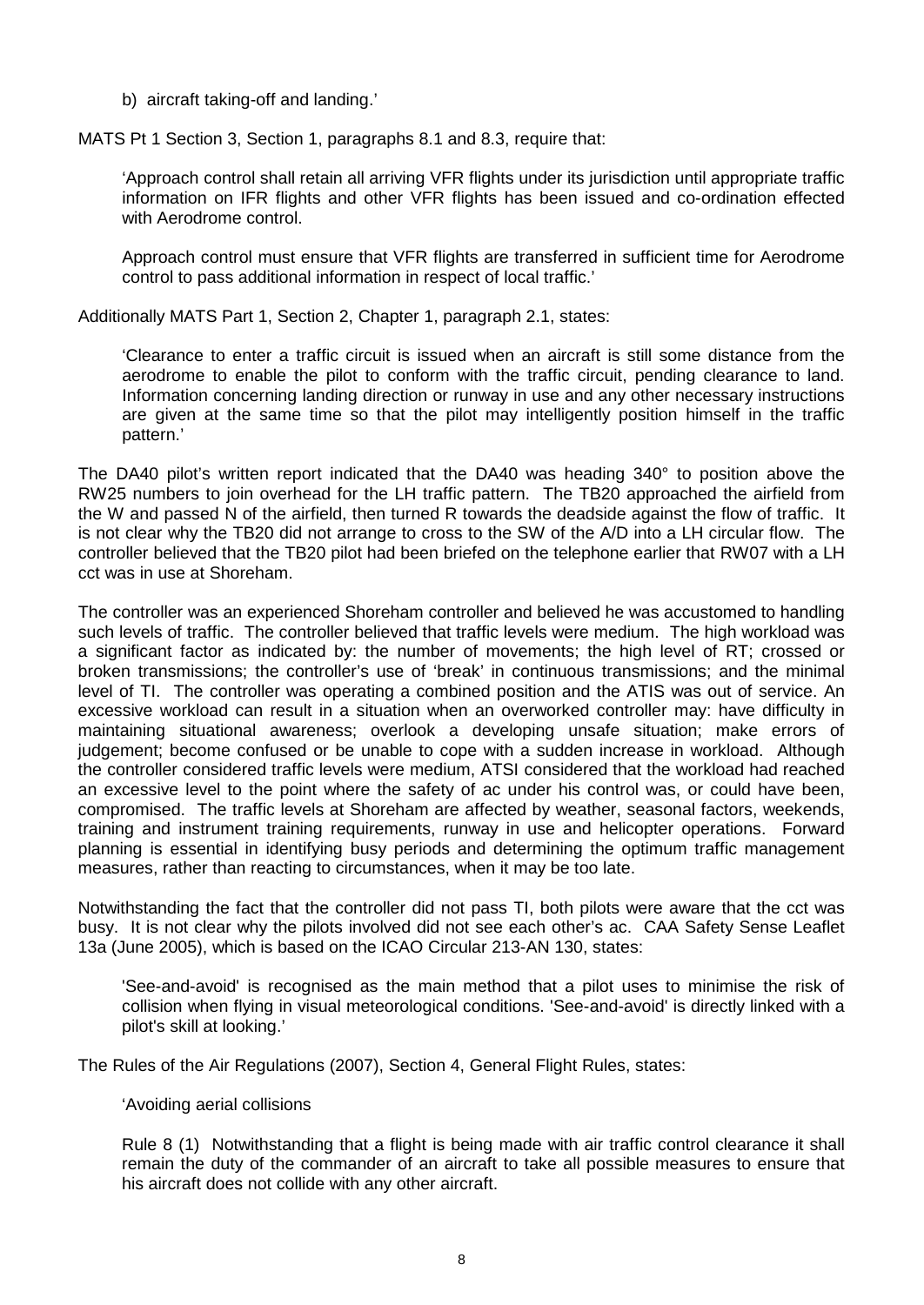#### **Converging**

Rule 9 (3)…….when two aircraft are converging in the air at approximately the same altitude, the aircraft which has the other on its right shall give way.'

The controller was responsible for issuing information and instructions to ac under his control to achieve a safe, orderly and expeditious flow of air traffic and to assist pilots in preventing collisions between ac flying in, and in the vicinity of, the ATZ. The DA40 and TB20 pilots were instructed to join overhead the airfield at 2000ft, but the controller did not provide TI that would have aided the situational awareness of each pilot, thereby assisting them in acquiring an earlier visual sighting of each other's ac.

The following were considered to be contributory factors:

The controller was not aware and did not recognise that traffic levels were increasing to the point when traffic management measures were appropriate.

The passing of minimal TI was not sufficient in general terms, to aid the situational awareness of pilots in, or joining the cct.

The two ac approached the overhead with the DA40 positioning to join a LH traffic pattern, but the TB20 turned R against the flow of traffic.

Notwithstanding the absence of TI, the two pilots did not obtain a visual sighting of each other's ac until they were in close proximity.

#### ATSI Recommendations

It is recommended that the ATSU in consultation with SRG, review the levels of staffing and service provision, to ensure that Aerodrome and Approach control services can be provided from split positions when warranted.

It is recommended that the ATSU in consultation with SRG, ensure that the controller is suitably apprised of the issues raised by this Airprox.

It is recommended that the ATSU review the guidance for operational staff in predicting, managing and limiting traffic levels, with an emphasis on the human factors aspects of overloads, highlighting the need for early planning and preventative measures.

It is recommended that the ATSU remind controllers of the requirement to pass TI to arriving flights on initial contact regarding the general traffic situation, runway in use, cct direction and joining instructions, together with the number of ac in the cct. This should then be updated as ac approach the airfield in order to provide additional TI in respect of local traffic.

It is recommended that the ATSU remind controllers regarding the importance of ensuring that incomplete readbacks are corrected and that they use correct and precise standard phraseology in accordance with MATS Pt1, Appendix E, Page 2, Paragraph 1.1, which states:

'Radiotelephony provides the means by which pilots and ground personnel communicate with each other. Used properly, the information and instructions transmitted are of vital importance in assisting in the safe and expeditious operation of aircraft. However, the use of non-standard procedures and phraseology can cause misunderstanding. Incidents and accidents have occurred in which a contributing factor has been the misunderstanding caused by the use of non-standard phraseology. The importance of using correct and precise standard phraseology cannot be over-emphasised.'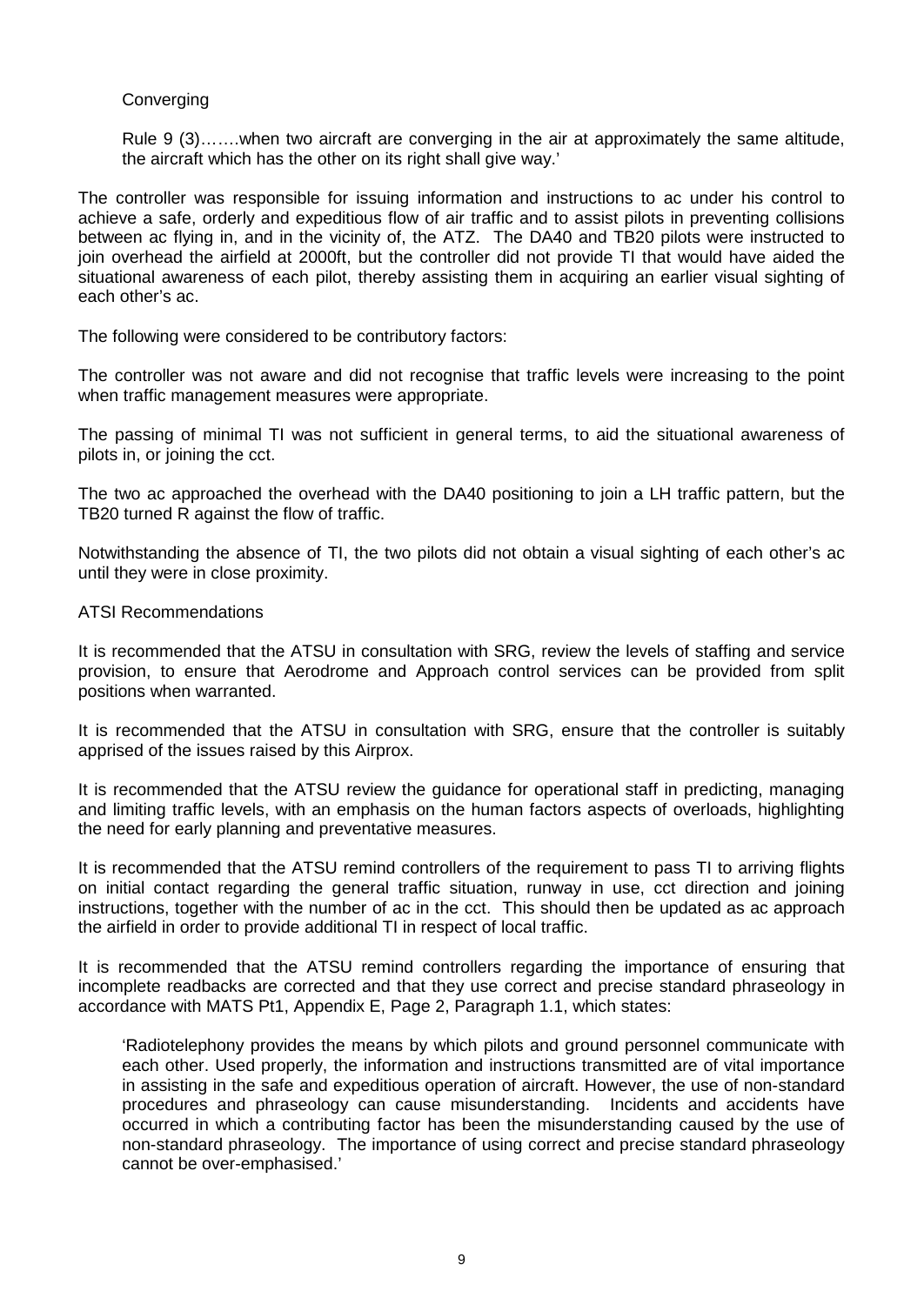## **PART B: SUMMARY OF THE BOARD'S DISCUSSIONS**

Information available included reports from the pilots of both ac, transcripts of the relevant RT frequency, radar video recordings, together with reports from the air traffic controller involved and the appropriate ATC authority.

The ATSI report had reveals the extreme amount of traffic that the combined Shoreham ADC/APP controller was dealing with during the period leading up to this Airprox. It was apparent that his workload had increased markedly to an excessive level over the period immediately before the Airprox occurred and the Board agreed that the controller was indeed overloaded, although he had not recognised this himself at the time. The Board discussed the SI issued by the Unit following Airprox 2011126, which laid out various traffic management measures that could have been implemented to reduce the traffic flow to more manageable proportions, and it was unfortunate that the controller had not recognised beforehand that such action was indeed warranted. Controller Members understood that once traffic had reached an excessive level it was a very difficult situation to resolve alone and it was clear there was no additional controller available to assist him at this stage. It seemed to some Members that there were not enough controllers on watch at Shoreham to meet the requirements of the two operating positions of ADC and APP when it got very busy. In the Board's view, this excessively busy and complex traffic scenario had a direct impact on the controller's ability to perform his primary duties as the ADC. Here, the controller was responsible for issuing information and instructions to achieve a safe, orderly and expeditious flow of A/D traffic. After first instructing the DA40 pilot approaching from the E to join overhead the airfield at 2000ft and just over one minute later instructing the TB20 pilot from the W to also join overhead, the controller did not provide TI to either pilot about the other ac. This he was required to do, and it would have warned the pilots to look out for each other as they flew into the A/D overhead from opposite directions to join the pattern for RW07. Thus neither the TB20 pilot nor the DA40 had been provided with any TI to forewarn them to look out for the other ac, or indeed about other cct traffic. The Board agreed that the lack of TI to either pilot from the overloaded controller was the first part of the Cause.

Whilst operating on the same frequency, only the DA40 pilot could potentially have gleaned any indication from the RT alone that another ac was joining overhead at the same height when the TB20 pilot called joining about 2min afterwards. Conversely, the DA40 pilot had made no further transmissions until after the TB20 pilot reported overhead and was instructed by the controller to "..*descend deadside and report downwind 07 lefthand..."*, which the pilot acknowledged. About 16sec later the DA40 pilot gave the same report *"..overhead w-er 2 thousand feet"* and was instructed by the ADC to "..*hold overhead I'll call you for descent in about another 2 minutes."* These transmissions would have been the first indication to the TB20 pilot of any other ac in the immediate vicinity at his height but, possibly as a result of the rapidity and quantity of RT, it appeared that the other pilot's call had not registered with him. However, for the same reason it would have also made it difficult for the DA40 pilot to anticipate the appearance of the TB20 until he suddenly saw it flying directly towards him just left of the nose about 50-70ft away at the same height having turned R in the overhead. Members agreed that the TB20 did not arrange his join in the overhead well for the specified LH cct to RW07. By overflying the upwind end of the runway in a SE direction he was flying against the flow of ac positioning for an overhead join to RW07 LH. Members considered that he should either have arrived overhead the RW07 threshold ready to commence a LH descending turn on the deadside or offset the join further S allowing a L turn over the A/D. The Board agreed that the second part of the Cause was that the TB20 pilot did not position appropriately to join RW07 LH.

With this level of traffic, the ADC had not spotted the TB20 overhead turning R and was unable to intervene before the conflict with the DA40 occurred. However, in the prevailing good weather in this 'see and avoid' environment both pilots should have been looking out for other ac. Without the benefit of prior warning, when the DA40 pilot first saw the TB20 he initiated a steep avoiding turn to the R as the TB20 passed 20ft away to port at the same height. Even so, it was difficult to determine if this had any appreciable affect on the eventual separation. Due to the limitations of the radar data update rate and the very close quarters geometry, the recording does not replicate the DA40 pilot's avoiding action turn, but it does reflect that both ac contacts merged at the same indicated level, confirming both pilots' reports that vertical and horizontal separation was minimal. Also unaware that